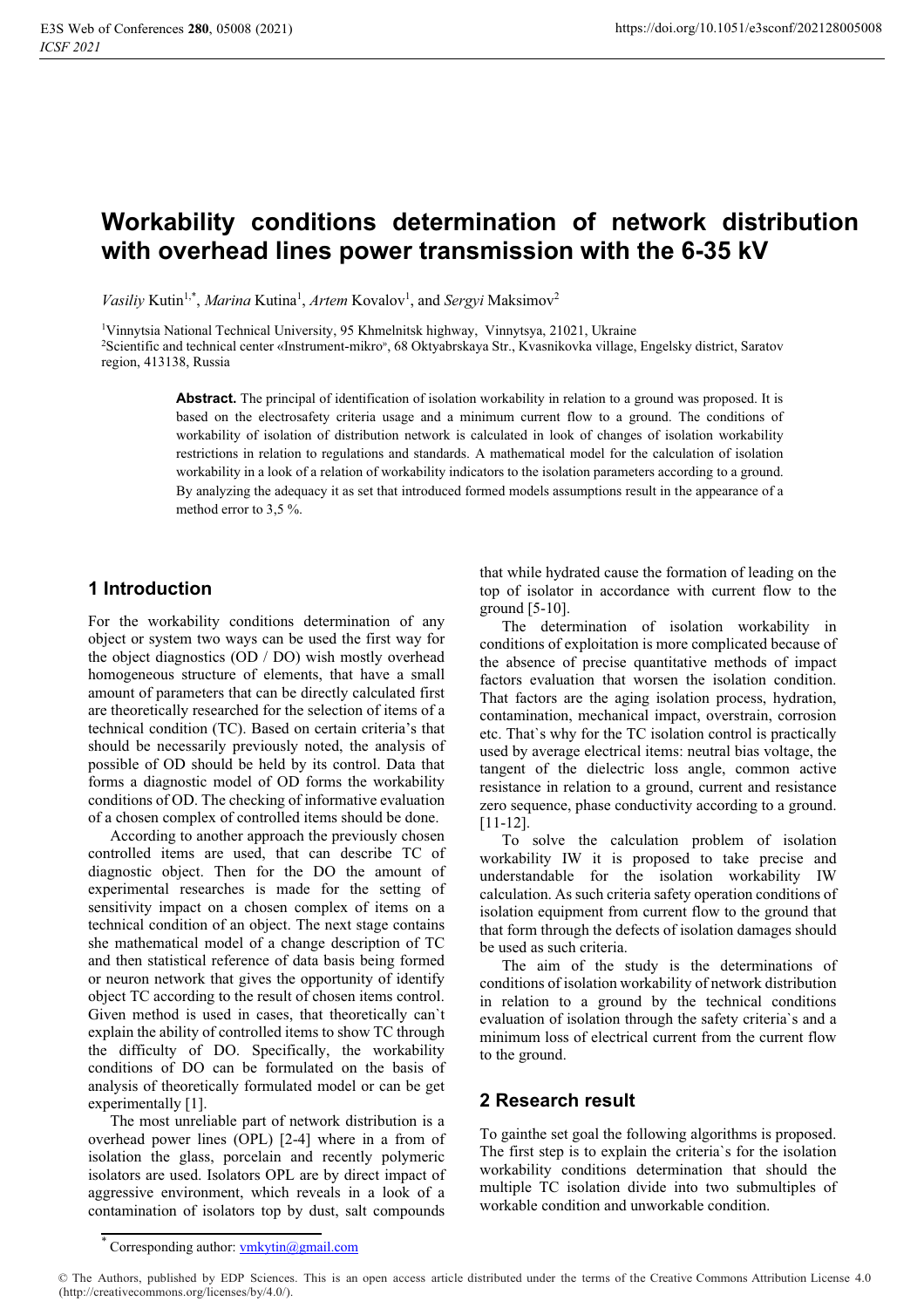The second stage is to determine the workability conditions. DN isolation to a ground should be looked upon as a whole integral object of technical condition that is described as the group parameter change-active phase conductance DN in relation to a ground. The item selection of technical isolation condition should be ground on correspondence analysis the whole items complex, that in one way or another characterize the processes of isolation technical conditions change through the chosen criteria`s of TC isolation evaluation: safe usage DN and economical functioning. [13].

The main reason of isolation DN TC change is from isolated neutral is damage in relation to a ground, that`s why it is known that technical condition of sub phases isolation does not largely influence on its common TC. And its influence can be unnoticed. The phase unity in relation so a ground  $(C_a, C_a, C_c)$  depends on constructive network parameters and that's why their numbers are considered as constants. Small increase of common volume is observed only by isolator top hydration. Active isolation conductance in relation to a ground  $(q_a, q_b, q_c)$ can be changed in a rather wide range of significations. These changes characterize the process of formation of isolation damages. It`s main reason is the formation of shunting connections within network phases and ground.

Two boundary processes of TC are isolation change determined:

 1. Symmetrical increase of active conductance's of isolation phases in relation to a ground, as a result of hydration and contamination of isolators top.

 2. Non-symmetrical major increase of active conductance of certain phases in relation to a ground, as a result of appearance of shunting connections in them with the ground.

As we know [14] there is a standard in Ukraine in accordance with which current that can flow through a human body is restricted by the number 50 Hz, a magnitude no more than 6MA within the continuous protection work from the single-phase earth closure that is no more than 1s.by calculating the voltage and current though a human body it is modeled in electrical chain by a resistor with the resistance in a continuous protection act from SPEC to 1s - kOhm, more 1s – 6 kOhm. So, for the explanation of safety criteria of operation, indicator of isolation damage, that has a connection with the isolation damaging process and current through a human body that appears in the process should be introduced. Such an indicator can be current in shunting connection, created by a person with his touch to a current conducting part of electro setting. For the explanation of the choice of a taken indicator a special model of appearance of isolation damages should be built and considered. [15].

According to another criteria, it`s obvious that, the main way of economical functioning of network distributions is losses in the process of transmission of electroenergy. The instant characteristic is active power of electroenergy loss of the current flow to the ground  $(\Delta P_{1z})$ . It can be considered as a way of economical functioning of isolation DN and according to the indicators of workability in a use of this criteria.

As an explanation of electrosafety criteria let`s look at the case when human touch appears in grounded parts of electrosetting (body, carcass, metallic construction). (Fig. 1),

where  $r_a$ ,  $r_b$ ,  $r_c$ - active isolation phase resistance DN;

*Сa, Сb, С<sup>c</sup>* - volumes of certain phases in relation to a ground;

 $r_1$ ,  $L_1$  – parameters of transformer substitute scheme of voltage (TV), isolation control;

Z<sub>N</sub>– equivalent resistance load;

*rl* –human body resistance, (*rh =6 kОhm*[16]),

 $R_g$  – grounded equipment resistance,

 $r_d$ – additional transitional resistance.



**Fig. 1.** Backup scheme for the description of a process of shunting connection appearance and human touch to the grounded elements electrosetting.

For the modelling of the most unfavorable case let`s consider that isolation damage happens in electrosetting with the simplest way of grounding. And additional transitive resistance of current flow to the ground is approximately the same as the wire that fell on the ground [17]and thus in the place of spread on the ground it approximately eques 100 Ohm for the raw soil. For the most unfavorable case let`s consider that the damage appears simultaneously in 2 different phases and human touch happens in a most damaged place of an isolation and current  $(i_{zA})$ , flows in a human body and it should not be more than 6 mA.

For that conditions limit values of workability conditions of an isolation can be calculated as:

$$
\begin{cases}\nI_{zA} = U_A \frac{g_{shA} \cdot g_h}{g_{shA} + g_h + g_g} \le 6 \cdot 10^{-3} \text{A}; \\
I_{zB} = U_B \frac{g_{shB} \cdot g_h}{g_{shB} + g_h + g_g} \le 6 \cdot 10^{-3} \text{A}; \\
I_{zC} = U_C \frac{g_{shC} \cdot g_h}{g_{shC} + g_h + g_g} \le 6 \cdot 10^{-3} \text{A}.\n\end{cases}
$$
\n(1)

where  $U_A$ ,  $U_B$ ,  $U_C$  – voltage phase A, B,C in relation to a ground (active items);

*gshА, gshВ, gshС* – shunting connection transmission appeared damages in certain phase;

*gl*- human body transmission that equally (*gh*   $= 1/r_h - 1/(6.10^3)$ ;

 $g_3$  = ground transmission that is calculate das  $(g_g = 1/R_g + 1/r_a$ , where  $R_g$  – nominal resistance of grounded gear, that should not be more than 10 Оhm; *rd*– additional transmission resistance of a ground).

Shunting connection transmission if for different can be calculated in a way of measuring in active phases in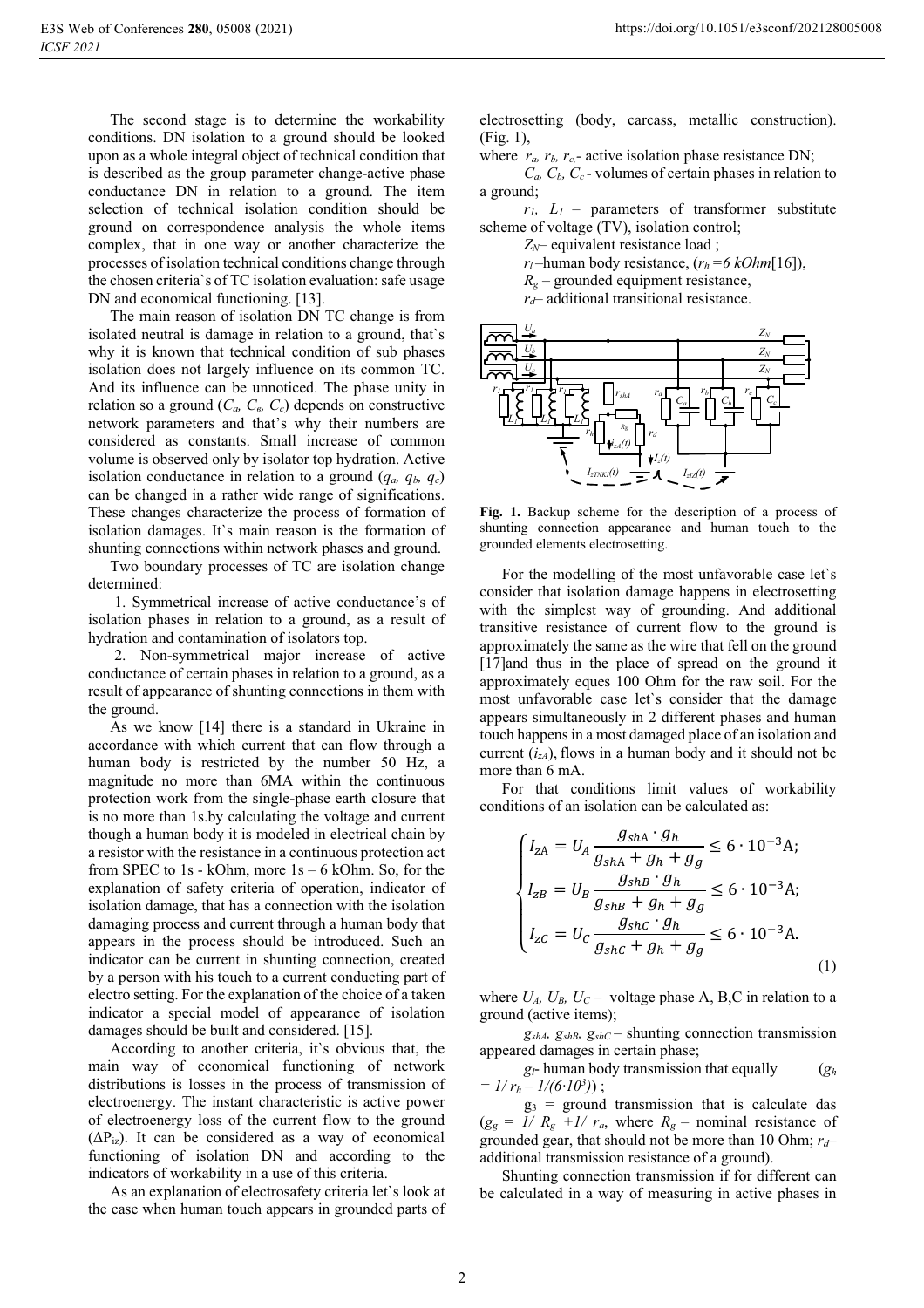relation to a ground in the primary time moment  $(r_{a0}, r_{b0})$  $r_{c0}$ , for example, after putting to a work of electrosetting and its current repairmen and also these resistances calculation in any time moment  $(r_a, r_a, r_c)$  and their further comparison with the primary numbers and formulas:

$$
\begin{cases}\ng_{shA} = 1/r_a - 1/r_{a0} - 1/r_s; \\
g_{shB} = 1/r_b - 1/r_{b0} - 1/r_s; \\
g_{shC} = 1/r_c - 1/r_{c0} - 1/r_s,\n\end{cases} (2)
$$

where  $r_s$  – symmetric reduce of isolation resistance in relation to a ground as a result of hydration of isolators top in a time of atmospheric precipitations that can be calculated as:

$$
r_s = Min(r_{a0} - r_a); (r_{b0} - r_b); (r_{c0} - r_c).
$$
 (3)

Stream usage in shunting connecting in a way of technical condition isolation item and a formation on a basic of these conditions of isolation workability (1) lets restrict the isolation workability condition multiples, based on equipment usage conditions.

Voltage in phases in a relation to a ground also depends on the isolation parameters

$$
U_{A} = I'' \sqrt{\left[g_{b} + g_{c} + \frac{\omega}{\sqrt{3}}(C_{c} - C_{b}\right]^{2} + N; \nU_{B} = I'' \sqrt{\left[g_{a} + g_{c} + \frac{\omega}{\sqrt{3}}(C_{a} - C_{c}\right]^{2} + M; \nU_{C} = I'' \sqrt{\left[g_{b} + g_{a} + \frac{\omega}{\sqrt{3}}(C_{b} - C_{a}\right]^{2} + K; \nI'' = \frac{1.5 \cdot U_{f}}{\sqrt{(g_{a} + g_{b} + g_{c})^{2} + (\omega(C_{a} + C_{b} + C_{c}) - B_{L})^{2}}; \nN = \left[\frac{g_{b} - g_{c}}{\sqrt{3}} + \omega(C_{b} + C_{c}) - \frac{2B_{L}}{3}\right]^{2}; \nM = \left[\frac{g_{c} - g_{a}}{\sqrt{3}} + \omega(C_{a} + C_{c}) - \frac{2B_{L}}{3}\right]^{2}; \nK = \left[\frac{g_{a} - g_{b}}{\sqrt{3}} + \omega(C_{b} + C_{a}) - \frac{2B_{L}}{3}\right]^{2},
$$
\n(4)

where  $U_f$  – network distribution phase voltage;

 $\omega$ - angle frequency DN;

*СA, СB, С<sup>C</sup>* – volumes of certain phases in relation to a ground;

*gА, gВ, gС*– active transmission network phases in a relation to a ground;

 $B_L$  – sum reactive transmission of all inductive elements set to DN in a relation to a ground (transformer volume winding to the isolation control ZNOM , NTMI type and also arc extinguishing reactors and resonant grounding neutral devices):  $(B_L = 3/\omega (L_{TNKI})_{1} + L_{DGR} +$  $(L_{PRZN})$ ), thus, the winding induction TNKI is considered as linear items (for the state work regimes in a network).

Take (4) in an equation (1) we get mathematical model for the workability calculation using mentioned above criteria's.

Using safety criteria's of usage of mathematical model for the isolation workability calculation looks as:

$$
\begin{cases}\nI_{gA} = I'' \cdot g_{shA} \cdot g_h / (g_{shA} + g_h + g_g) \cdot \sqrt{G_{A'} + G_{A'}}
$$
\n
$$
I_{gB} = I'' \cdot \frac{g_{shB} \cdot g_h}{g_{shB} + g_h + g_g} \cdot \sqrt{G_{B'} + G_{B'}}
$$
\n
$$
I_{gC} = I'' \cdot \frac{g_{shC} \cdot g_h}{g_{shC} + g_h + g_g} \cdot \sqrt{G_{C'} + G_{C'}}
$$
\n
$$
G_{A'} = \left[ g_b + g_c + \frac{\omega}{\sqrt{3}} (C_c - C_b) \right]^2;
$$
\n
$$
G_{A''} = \left[ \frac{g_b - g_c}{\sqrt{3}} + \omega (C_b + C_c) - \frac{2B_L}{3} \right]^2;
$$
\n
$$
G_{B'} = \left[ g_a + g_c + \frac{\omega}{\sqrt{3}} (C_a - C_c) \right]^2;
$$
\n
$$
G_{B''} = \left[ \frac{g_c - g_a}{\sqrt{3}} + \omega (C_a + C_c) - \frac{2B_L}{3} \right]^2;
$$
\n
$$
G_{C'} = \left[ g_b + g_a + \frac{\omega}{\sqrt{3}} (C_b - C_a) \right]^2;
$$
\n
$$
G_{C''} = \left[ \frac{g_a - g_b}{\sqrt{3}} + \omega (C_b + C_a) - \frac{2B_L}{3} \right]^2. \tag{5}
$$

The power of electroenergy loss from the current flow to the ground can be calculated using the information about power and active transmission network phases in a relation to a ground

 $\overline{a}$  $\overline{a}$  $\overline{1}$  $\overline{1}$  $\overline{1}$  $\frac{1}{2}$  $\overline{1}$  $\overline{1}$  $\overline{1}$  $\overline{a}$ 

 $\big\}$  $\overline{a}$  $\overline{1}$  $\frac{1}{2}$  $\overline{1}$  $\overline{1}$  $\overline{1}$  $\overline{1}$  $\overline{1}$ 

$$
\begin{cases}\n\Delta P_{iz\Sigma} = \Delta P_{izA} + \Delta P_{izB} + \Delta P_{izC}; \\
\Delta P_{iz\Sigma} = U_A^2 \cdot g_a + U_B^2 \cdot g_b + + U_C^2 \cdot g_c.\n\end{cases} (6)
$$

A gotten number of power loss in isolation ( $\Delta P_{\text{IZ}}$ ) is compared to normative  $(\Delta P_{iz}^{norm})$ , that can be calculated, having such technical data about a network as a type ( OL having such technical data about a network as a type ( OL or CL) common length L, nominal volume and cable type preferable, according to a described method in [18]:

$$
\Delta P_{iz\sum} \le \Delta P_{iz}^{norm}.\tag{7}
$$

Thus, over normative power isolation can be calculated as restriction on its number for the formation of the workability conditions. Thus, the taken restrictions can be separated for different phases:

$$
\Delta P_{izA} \leq \Delta P_{iz}^{\text{norm}} / 3 ;
$$
  
\n
$$
\Delta P_{izB} \leq \Delta P_{iz}^{\text{norm}} / 3 ;
$$
  
\n
$$
\Delta P_{izC} \leq \Delta P_{iz}^{\text{norm}} / 3.
$$

According to a method [18], there are few states of environment, where the researches has been alone (LvivORG-RES) and has been got the normative isolation power loss numbers. They are: 1) rain, wet snow, drizzle; 2) fog; 3) dew, no precipitation. So, for the calculation of isolation workability DN calculation should first calculated normative power loss in isolation for those three states of environment and only after that compare the factial number of power loss in isolation with the normatives for the certain hydration level of environment that should be controlled. Using the economical criteria's of mathematical model functioning for the isolation workability calculation looks: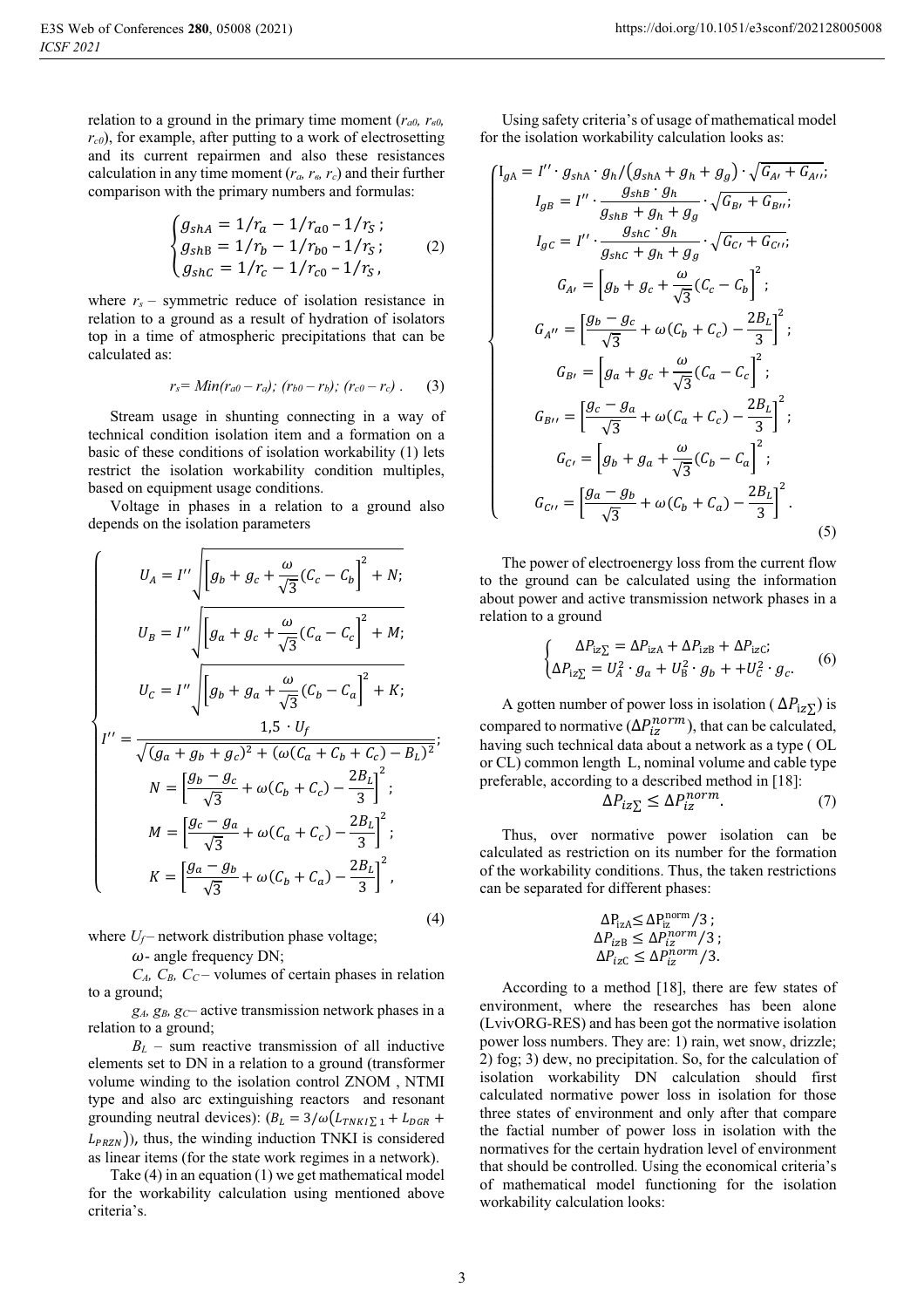$$
\Delta P_{izA} = I'''(N' + M');
$$
  
\n
$$
\Delta P_{izB} = I'''(N'' + M'');
$$
  
\n
$$
\Delta P_{izA} = I'''(N''' + M''');
$$
  
\n
$$
2.25 \cdot U_f^2 \cdot g_a
$$
  
\n
$$
I''' = \frac{2.25 \cdot U_f^2 \cdot g_a}{(g_a + g_b + g_c)^2 + (\omega(C_a + C_b + C_c) - B_L)^2};
$$
  
\n
$$
N' = \left[g_b + g_c + \frac{\omega}{\sqrt{3}}(C_c - C_b)\right]^2;
$$
  
\n
$$
M' = \left[\frac{g_b - g_c}{\sqrt{3}} + \omega(C_b + C_c) - \frac{2B_L}{3}\right]^2;
$$
  
\n
$$
N'' = \left[g_b + g_c + \frac{\omega}{\sqrt{3}}(C_a - C_c)\right]^2;
$$
  
\n
$$
M'' = \left[\frac{g_c - g_a}{\sqrt{3}} + \omega(C_b + C_c) - \frac{2B_L}{3}\right]^2;
$$
  
\n
$$
N''' = \left[g_b + g_c + \frac{\omega}{\sqrt{3}}(C_b - C_a)\right]^2;
$$
  
\n
$$
M''' = \left[\frac{g_a - g_b}{\sqrt{3}} + \omega(C_b + C_c) - \frac{2B_L}{3}\right]^2.
$$
  
\n(8)

As we see, the main part in describing the change process of isolation DN technical phase are the active transmission network phases in a relation to a ground (*ga, gb, gc*). They are the only numbers in correlations (7) and (8), that change in a developing damaging process, because later we will consider them as diagnostical items for the isolation workability calculation.

Given the above, the diagnostic model for the method of determining the efficiency of insulation can be represented as a four-pole network with the input signal – phase voltages of the distribution network, and output: in the first case (using the criterion of operational safety) – currents flowing to ground through the shunt connection (Fig. 2.a); in the second case (when applying the criterion of economy of functioning) – the power of electricity losses from currents flowing to ground (Fig.2.b).



**Fig. 2.** Diagnostic model for determining the efficiency of insulation.

а) – when applying the criterion of operational safety; b) – when applying the criterion of economy of functioning; in the diagram  $(W_I)$  is the transfer function when used as an output signal of the current in the shunt connection,  $(W_P)$  – is the transfer function when used as an output signal of the power of electricity losses from currents flowing to ground.

Determination of operability can be obtained from the relationship between the transfer functions  $(W_I)$  and  $(W_P)$ , since both the currents in the shunt and the power of electricity losses from currents flowing to ground depend on the phase voltages of the network relative to ground:

$$
W_{I} = |W(i\omega)| \cdot \frac{g_{shX} \cdot g_{l}}{g_{shX} + g_{l} + g_{z}};
$$
  

$$
Wp = |W(i\omega)|^{2} \cdot g_{x}
$$
 (9)

Where  $(x)$  is the index of the corresponding phase of the network;  $(W(i\omega))$  is a complex of the transfer function, when the phase voltage  $(x)$  of the network relative to ground is used as the output signal.

As can be seen, both transfer functions have a common component: a complex of transfer functions (*W(iω)*). To simplify the problem of constructing a characteristic equation, we will further use it as a diagnostic model.

Let's define the transfer function for the received diagnostic model and the characteristic equation for carrying out check of correctness of a choice of indicators of efficiency of isolation.

Complexes of transfer functions at consideration of various phases of a network is going to be identified by the formula:

$$
W_X(i\omega) = \frac{\dot{U}_X}{U_f}.
$$

To simplify the calculations in further research, we will consider only networks with isolated neutral, in which there are no inductive elements that have a connection to ground, ie.  $(B_L=0)$ .

 $\overline{a}$ 

$$
W_A(i\omega) =
$$
  
=  $\frac{\sqrt{3}[(g_b + i\omega C_b)e^{i30^0} + (g_c + i\omega C_c)e^{-i30^0}]}{(g_a + g_b + g_c) + i\omega (C_a + C_b + C_c)};$   

$$
W_B(i\omega) =
$$
  
=  $\frac{\sqrt{3}[(g_c + i\omega C_c)e^{i30^0} + (g_a + i\omega C_a)e^{-i30^0}]}{(g_a + g_b + g_c) + i\omega (C_a + C_b + C_c)};$   

$$
W_C(i\omega) =
$$
  
=  $\frac{\sqrt{3}[(g_a + i\omega C_a)e^{i30^0} + (g_b + i\omega C_b)e^{-i30^0}]}{(g_a + g_b + g_c) + i\omega (C_a + C_b + C_c)}.$  (10)

In ratios (10) the expressions for the complexes of the voltages of the network phases relative to the ground were obtained by using the formula for the bias voltage of the neutral (*U0*) in complex form.

To move from a complex to the operator form of the record (operational method is used: (*iω→p*)) open the complexes in the numerator of expressions (10) and multiply the numerator and denominator on the conjugate denominator complex. As a result, we get:

$$
W(p) = \frac{\sqrt{3}(a_3p^3 + a_2p^2 + a_1p + a_0)}{(g_a + g_b + g_c)^2 + \omega^2(C_a + C_b + C_c)^2},
$$
\n(11)

where  $a_0$ ,  $a_1$ ,  $a_2$ ,  $a_3$  - coefficients of the characteristic equation.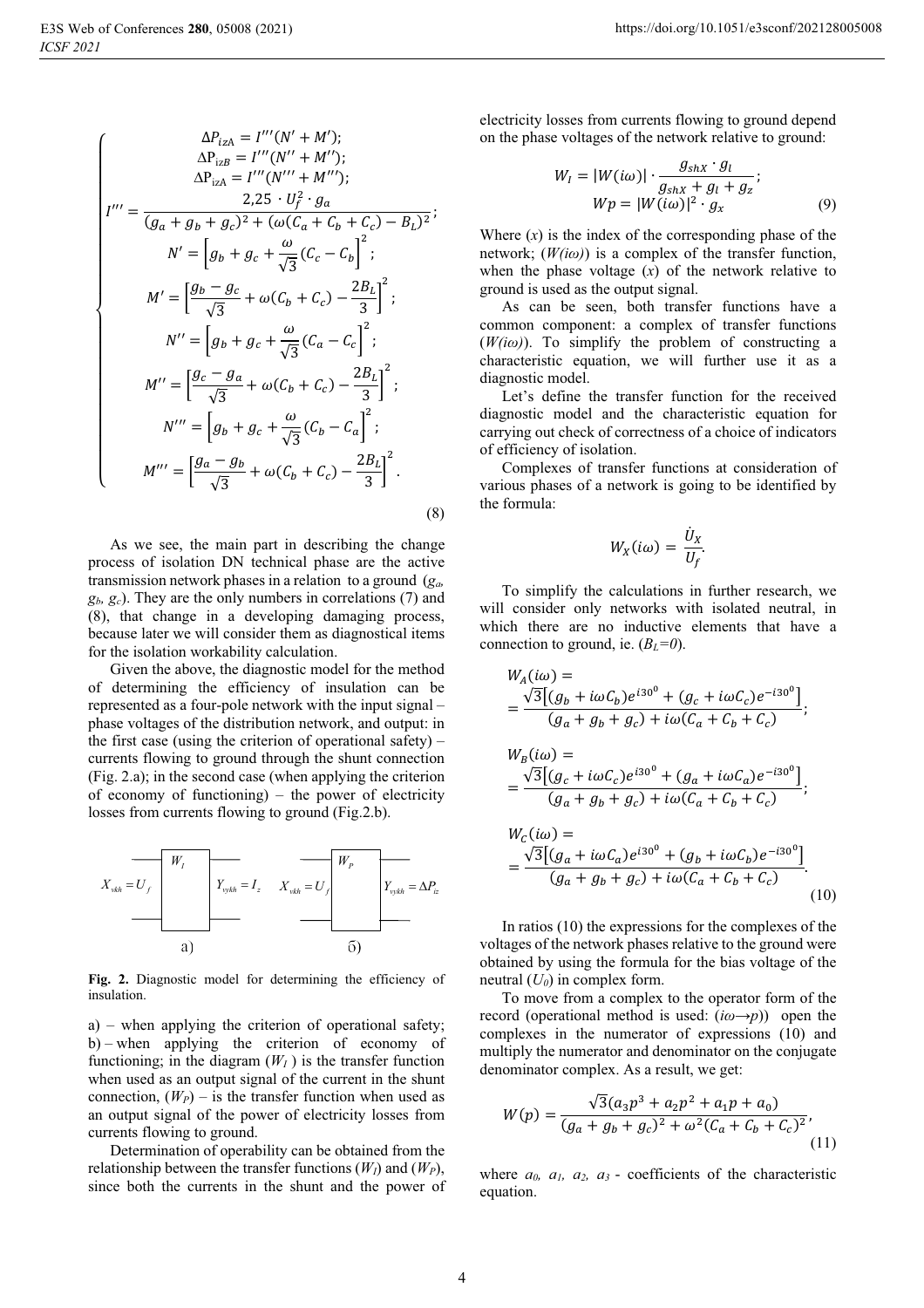For getting the characteristic equation, it is necessary to equate the numerator of expression (11) to zero.

$$
a_3 \cdot p^3 + a_2 \cdot p^2 + a_1 \cdot p + a_0 = 0 \tag{12}
$$

For phase A the coefficients of the characteristic level

$$
a_3 = -\left[\frac{1}{2 \cdot w} \cdot (C_b - C_c) \cdot \right];
$$
  
\n
$$
a_2 = \frac{1}{2 \cdot w} \cdot (C_b - C_c) \cdot (g_a + g_b + g_c) -
$$
  
\n
$$
-\left[\frac{1}{2 \cdot w} (g_b - g_c) + \frac{1.5}{\sqrt{3}} (C_b + C_c)\right] (C_a + C_b + C_c);
$$
  
\n
$$
a_1 = -\frac{1.5}{\sqrt{3}} \cdot (g_b - g_c) (C_a + C_b + C_c) -
$$
  
\n
$$
-\left[\frac{1}{2 \cdot w} (g_b - g_c) + \frac{1.5}{\sqrt{3}} (C_b + C_c)\right] (g_a + g_b + g_c);
$$
  
\n
$$
a_0 = \frac{1.5}{\sqrt{3}} (g_b + g_c) (g_a + g_b + g_c);
$$
\n(13)

For phases В and С the coefficients of the characteristic equation are similar to expressions (13) with the only difference that instead of the factors  $(g_b \pm g_c)$ and  $(C_b \pm C_c)$  for phase B there will be factors  $(g_c \pm g_a)$  and  $(C_c \pm C_a)$ , and for phase  $C - (g_a \pm g_b)$  and  $(C_a \pm C_b)$ .

To check the correctness of the choice of insulation performance indicators (diagnostic indicators) we will study the sensitivity of the roots (poles) of the characteristic equation (13) to change of diagnostic indicators (parameters of isolation of phases – active conductivities of isolation of the distributive network concerning the ground). With the help of this study, you can qualitatively assess the degree of influence of the selected diagnostic indicators on the technical condition of the object of diagnosis, namely the isolation of the distribution network concerning the ground. In the final result we should receive confirmation of correctness of a choice of set of diagnostic indicators and the information for their ordering according to degree of influence. For the convenience of research, a real distribution network of overhead power lines with a voltage of 10 kV with a total length of 70 km was taken.

Based on its technical data, the normative power of insulation losses for all three environmental conditions was determined according to the method [18] by the formula:

$$
\Delta P_{iz\perp}^{norm} = I_{iz}^2 \cdot R_i \cdot T_i \cdot \frac{L}{100}
$$

where  $I_{iz}$  - specific square value of the ground fault current (given in tabular form in [18] for air distribution networks of different voltage classes) for the corresponding i-th level of ambient humidity, A/ 100km;

 $R_i$  - the specific value of the equivalent active resistance of the insulation relative to the ground for the i-th level of humidity, Ohm 100km;

*Ті* - duration for a year of weather with the i-th level of humidity, hours (from the reference of the hydrometeorological center);

 $L$  – is the total length of the distribution network. For given distribution network:  $\Delta P_{iZ_{100}\%}^{iZ_{100}\%} = 23377 \text{ W}$ ;  $\Delta P_{iZ_{80}-100\%}^{iZ_{100}\%} = 17910 \text{ W}$ ;  $\Delta P_{iz}^{norm} = 6643 W.$ 

 $\frac{12.580\%}{\text{Initial conditions of the study:}}$ 

1. At the initial moment of time, the active insulation of the network phases relative to the ground is symmetrical  $(r_{A0} = r_{B0} = r_{C0} = 100 \text{ kOmh})$ . Accordingly, we introduce the concept of the normal value of the active conductivity of the phase insulation relative to ground, which is equal to  $(g_n=10^{-5} \text{ Sm})$ . Any current value of active conductivity, the effect of which on the poles is investigated, can be represented as the sum of the normal value and the current value of its deviation  $(g_i = g_n + \lambda_i)$ .

2. Capacities of isolation of phases concerning the ground are symmetrical, are  $(C_a=C_b=C_c=C_f=0.5$  mcF) and remain unchanged.

3. When studying the effect of a diagnostic indicator on the poles, it is believed that all other indicators remain unchanged.

4. The extreme change of the diagnostic index is considered to be the permissible deviation of the active conductivity  $(\lambda_i)$ , in which the active conductivity in the phase of shunting (phase А) is equal to the active conductivity of the phase whose change is investigated (phase В or С), at critical performance of working conditions (6) and (7) It is believed that the damage occurred simultaneously in two phases and gained maximum development, up to the limit of the efficiency of the insulation.

5. For working conditions (6) and (7) the simulation is carried out and the limits of change of active conductivities are determined for the given initial conditions:

– for performance conditions (7) in the study of the effect of active conductivity of phase  $B - (\lambda_B = 5.39 \cdot 10^{-5})$ ; of phase  $C - (\lambda_C = 6.692 \cdot 10^{-5})$ ;

– for performance conditions (6) in the study of the effect of active conductivity of phase B:  $(\lambda_{B\,100\%} = 4.118 \cdot 10^{-4}, \lambda_{B\,80-100\%} = 2.992 \cdot 10^{-4},$ 

 $\lambda_{B \le 80\%} = 8.766 \cdot 10^{-5}$ ; of phase C: ( $\lambda_{C}$   $_{100\%} = 4.118 \cdot 10^{-4}$ ,  $\lambda_{C_80-100\%}=2.992 \cdot 10^{-4}$ ,  $\lambda_{C_80\%}=8.766 \cdot 10^{-5}$ ;

With a symmetrical increase in the conductivities of all three phases simultaneously:  $(\lambda_{sym\ 100\%}=2.238 \cdot 10^{-4})$ ,  $\lambda_{sym-80-100\%}=1,691\cdot10^{-4} \lambda_{sym-80\%}=5,644\cdot10^{-5});$ 

Since the capacitances of the phases are symmetric, the characteristic equation will be quadratic and will have the following roots:

$$
x_1 = \frac{g_a + g_b + g_c}{C_a + C_b + C_c} = \frac{g_n}{C_f};
$$
  
\n
$$
x_2 = \frac{-\frac{1.5}{\sqrt{3}} \cdot (g_b + g_c)}{-\frac{1.5}{\sqrt{3}} \cdot (g_b + g_c) + -\frac{1.5}{\sqrt{3}} \cdot (C_b + C_c)} = -\frac{g_n}{C_f}.
$$
\n(14)

Given the above initial conditions, we write the expressions of the characteristic equation for three cases: 1. In the study of the impact ga: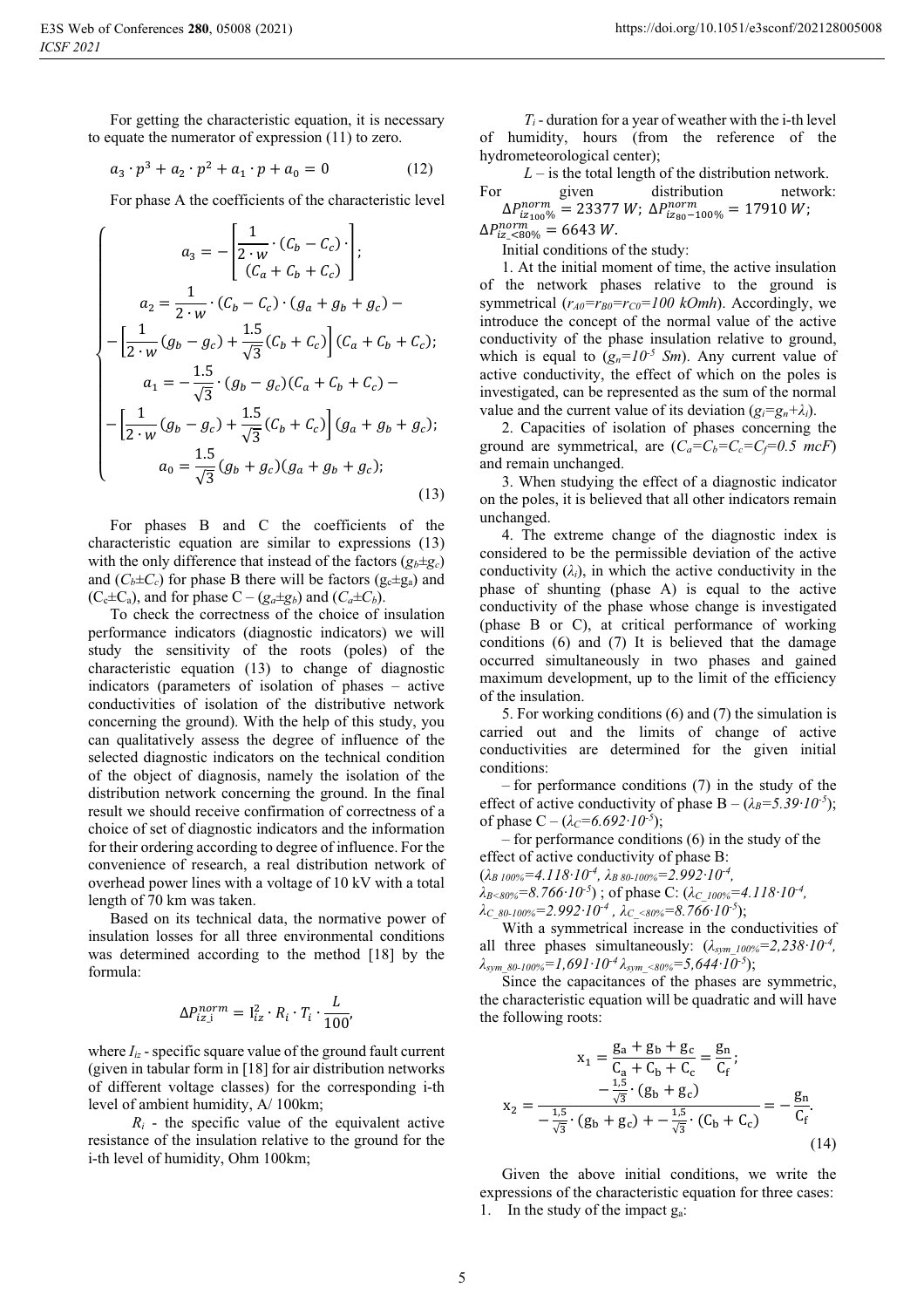$$
-3\sqrt{3}C_f^2x^2 + \sqrt{3}AC_fx + 3\sqrt{3}g_n^2 + \sqrt{3}Ag_n = 0.
$$
 (15)

2. In the study of the impact  $(g_b)$ :

$$
\left(3\sqrt{3}C_f^2 - \frac{3C_f}{2w}\Lambda\right)\left[\frac{\Lambda^2}{2w} + \left(\sqrt{3}C_f + \frac{3g_n}{2w} - \frac{3\sqrt{3}C_f}{2}\right)\Lambda\right]x ++ 3\sqrt{3}g_n^2 + \frac{5\sqrt{3}g_n}{2} \cdot \Lambda + \Lambda^2 = 0.
$$
\n(16)

3. In the study of the impact  $(g_c)$ ;

$$
\left(\frac{3\delta C_f}{2w} - 3\sqrt{3}C_f^2\right)x^2 + \left[\left(\frac{-\delta^2}{2w}\right) + \left(\sqrt{3}C_f - \frac{3g_n}{2w} - \frac{3\sqrt{3}C_f}{2}\right)\delta\right]x + 3\sqrt{3}g_n^2 + \frac{5\sqrt{3}g_n\delta}{2} + \delta^2 = 0\tag{17}
$$

To assess the sensitivity of the poles to diagnostic indicators and to organize them according to the degree of influence, we will use the method of determining the norm of the vector of relative sensitivities [1]. In general, the norms of the vectors of relative sensitivities of the poles (in the form of dependence on the deviation  $\lambda$ ) to change the relevant diagnostic parameters will take the form: in the study of the impact (*ga*):

$$
Ta(\Lambda) = \text{const} =
$$
  
=  $\sqrt{\left[\frac{\sqrt{3}C_f \cdot x_1 + \sqrt{3}g_n}{6\sqrt{3}C_f \cdot g_n \cdot x_1}\right]^2 + \left[\frac{\sqrt{3}C_f \cdot x_2 + \sqrt{3}g_n}{6\sqrt{3}C_f \cdot g_n \cdot x_2}\right]^2}$ , (18)

in the study of the impact  $(g_b)$ :

 $\text{Th}(\Lambda) =$ ⃓ ا، ⃓ ⃓ ⃓  $\overline{\phantom{a}}$ ⃓ ⃓ ⃓ ⃓  $\overline{\phantom{a}}$ ⃓  $\mathbf{I}$  $\overline{1}$  $\frac{1}{2}$  $\frac{x-1}{2w}$   $\cdot$  x<sub>1</sub> +  $\left(\frac{m}{w} + \frac{5m}{2w} - \frac{1}{2}\right) \cdot x_1 + 2\lambda + \frac{5m}{2w}$  $\frac{2}{ }$ −6√3C ∙ g ∙ xB  $\pm$  $\pm$  $\overline{1}$  $\frac{1}{2}$  $2w / \frac{1}{2}$  $\frac{2}{2} + (\frac{2}{w} + \frac{3}{2w} - \frac{1}{2w}) \cdot x_2 + 2\lambda + \frac{3}{2w}$  $-$ <sup>1</sup>  $\sigma$ <sup>1</sup>  $-$ <sup>2</sup> (19)

in the study of the impact (*gc*):

$$
Tc(\Lambda) = \frac{\left[ \left( \frac{3C_{f}}{2w} \right) \cdot x_{1}^{2} + \left( \frac{-\Lambda}{w} - \frac{3g_{n}}{2w} - \frac{\sqrt{3}C_{f}}{2} \right) \cdot x_{1} + 2\Lambda + \frac{5\sqrt{3}g_{n}}{2} \right]^{2}}{-6\sqrt{3}C_{f} \cdot g_{n} \cdot x_{1}} + \frac{\left[ \left( \frac{3C_{f}}{2w} \right) \cdot x_{2}^{2} + \left( \frac{-\Lambda}{w} - \frac{3g_{n}}{2w} - \frac{\sqrt{3}C_{f}}{2} \right) \cdot x_{2} + 2\Lambda + \frac{5\sqrt{3}g_{n}}{2} \right]^{2}}{6\sqrt{3}C_{f} \cdot g_{n} \cdot x_{2}}
$$
(20)

The norm of the vector of relative sensitivity to change  $(g_a)$  is a constant value, and is equal to  $(T_a=3.333 \cdot 10^{-4})$ . This is explained by the fact that the dependence of the roots of the characteristic equation from (*ga*) has a linear character (compiled to consider the possibility of damage in phase A), and therefore at differentiation for definition (*Та*) as a result a constant will be received. The norms of the vectors of relative sensitivities to the change of  $(q<sub>b</sub>)$ and  $(g_c)$  are functions of the deviation ( $\lambda$ ). Graphs of

dependencies are going to be built for a visual assessment of sensitivity for each diagnostic indicator, Figure 3.Thus, as a result of the conducted researches it is established that influence of all three conductivities of phases on poles (roots of the characteristic equation) has approximately one order of magnitude, and influences  $(g_c)$  and  $(g_b)$  are almost identical that it is possible to observe in fig. 3 (curves of the dependence of the norm of the sensitivity vector on the deviation for phases B and C are almost coincide). Therefore, the set of diagnostic indicators was chosen correctly and the diagnostic model is appropriate.



**Fig. 3.** Dependences of norms of vectors of relative sensitivities on deviation:  $a - is$  general schedule of dependencies.

#### **3 Conclusion**

The main reason isolation damage is appearance of shunting connecting's within conductive part and a ground in electrical distribution network with the voltage 6-35 kV. In this case there are 2 processes-smooth symmetrical reduce of active isolation resistance of isolation phases as a result of hydration work on the isolator top and non-symmetrical harsh reduce of isolation active resistance of separated phase in a relation to a ground as a result of shunting connecting appearance. Isolation workability conditions calculation of distribution network in a look of restriction of isolation workability items change in relation to a ground, based on official documents and standards should carry out the current reduce through shunting connection with the electrosafety criteria's and active power loss in isolation from current flow to a ground with the economical criteria of minimum electroenergy loss.

#### **References**

- 1. V.M. Kutin, M.O. Ilyukhin, M.V. Kutina, *Diagnostika elecroobladnanja* (Vinnytsia, VNTU, 2014)
- 2. Nacionalna komisia, sho zdijsnyue derzhavne regulyvania v sferi energetiki ta komunalnykh poslug., "Vidkryte zasidania NKREKP 29 bereznya 2019 roku. "Zvit pro rezultati dialnosti Nacionalnoi komisii sho zdijsnyue derzhavne regulyvania v sferi energetiki ta komunalnykh poslug, v 2018 roci. https://www.nerc.gov.ua/data/filearch/Catalog3/Ric hnyi\_zvit\_NKREKP\_2018.pdf.

,